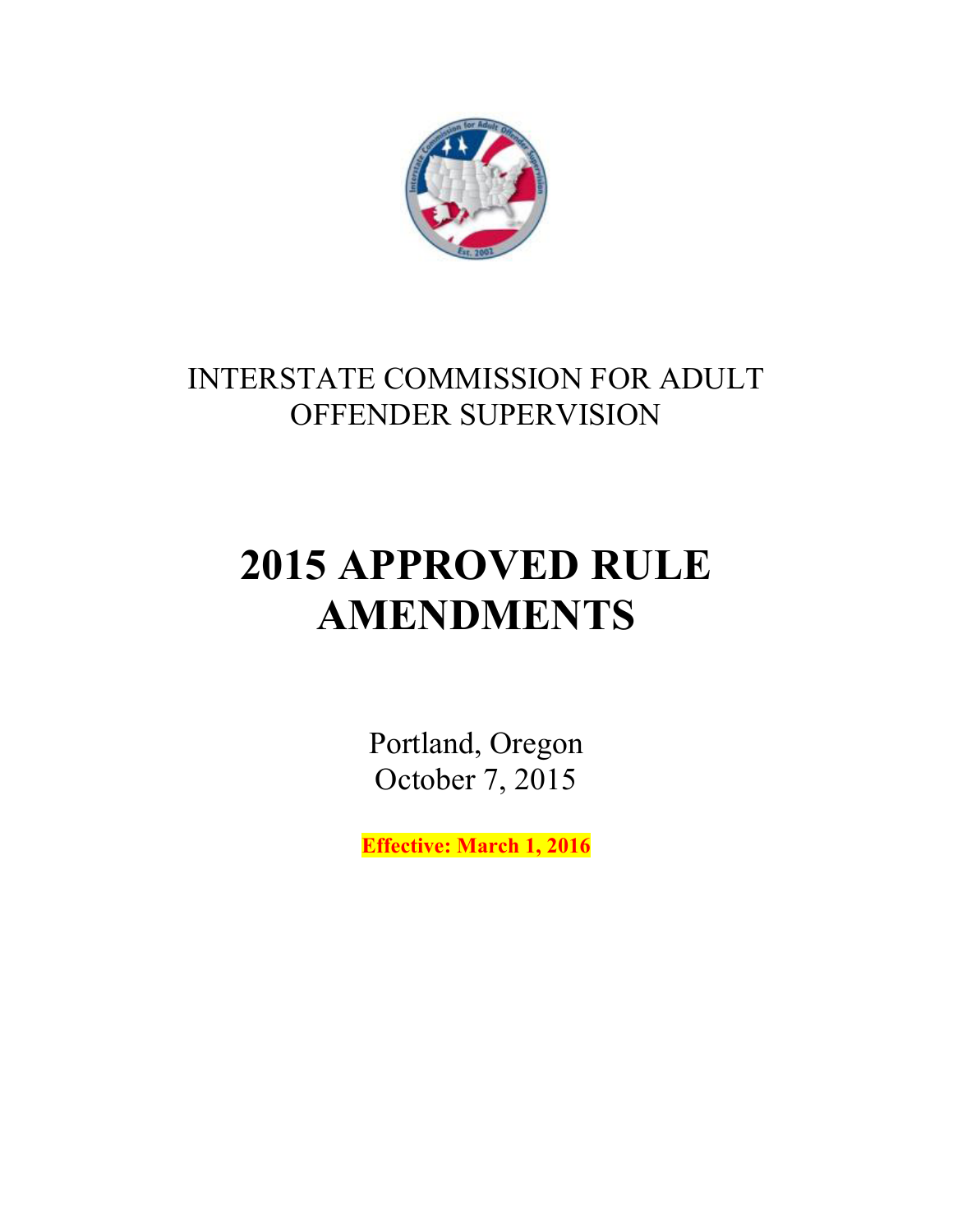- *Deleted language is struck through*
- *Added language is underlined*

## *Rule 2.105 Misdemeanants*

- (a) A misdemeanor offender whose sentence includes 1 year or more of supervision shall be eligible for transfer, provided that all other criteria for transfer, as specified in Rule 3.101, have been satisfied; and the instant offense includes 1 or more of the following—
	- (1) an offense in which a person has incurred direct or threatened physical or psychological harm;
	- (2) an offense that involves the use or possession of a firearm;
	- (3) a 2nd or subsequent misdemeanor offense conviction of driving while impaired by drugs or alcohol;
	- (4) a sexual offense that requires the offender to register as a sex offender in the sending state.

#### *Justification*

*Changing the word 'offense' to 'conviction' clarifies that there has to be a conviction on a previous DUI in order for the instant offense to be considered a 2nd or subsequent offense and an eligible misdemeanor. This question is asked frequently, especially by new or casual users, because the word offense does not necessarily mean a conviction occurred. During ICAOS rules trainings the fact that this rule refers to convictions only is always stated to clarify what this means because with the existing language it is not clear.*

#### **Effective: March 1, 2016**

## *Rule 3.101-1 Mandatory reporting instructions and transfers of military, families of military, family members employed, employment transfer, and veterans for medical or mental health services*

- (a) At the discretion of the sending state, an offender shall be eligible for transfer of supervision to a receiving state under the compact, and the receiving state shall accept transfer for:
	- (1) *Transfers of military members-* An offender who is a member of the military and has been deployed by the military to another state, shall be eligible for reporting instructions and transfer of supervision.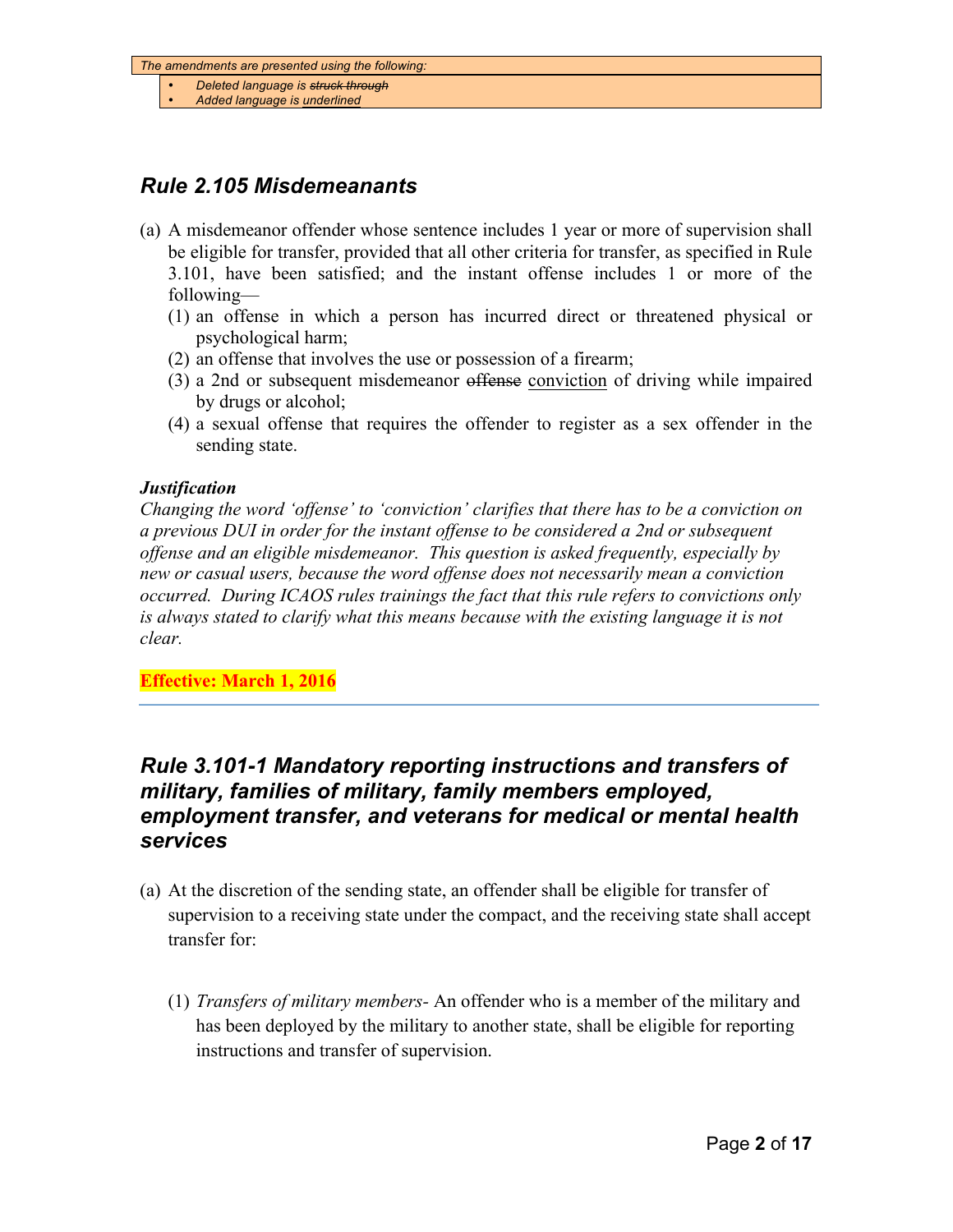- *Deleted language is struck through*
- *Added language is underlined*
- (2) *Transfer of offenders who live with family who are members of the military* An offender who meets the criteria specified in Rules 3.101 (a), (b),  $\&$  (c) and (e)(2) and who lives with a family member who has been deployed to another state, shall be eligible for reporting instructions and transfer of supervision, provided that the offender will live with the military member in the receiving state.
- (3) *Employment transfer of family member to another state-* An offender who meets the criteria specified in Rules 3.101 (a), (b),  $\&$  (c) and (e)(2) and whose family member, with whom he or she resides, is transferred to another state by their fulltime employer, at the direction of the employer and as a condition of maintaining employment, shall be eligible for reporting instructions and transfer of supervision, provided that the offender will live with the family member in the receiving state.
- (4) *Employment transfer of the offender to another state* An offender who meets the criteria specified in Rules 3.101 (a), (b),  $\&$  (c) and is transferred to another state by their full-time employer, at the direction of the employer and as a condition of maintaining employment shall be eligible for reporting instructions and transfer of supervision.
- (5) *Transfers of veterans for medical or mental health services-* An offender who meets the criteria specified in Rules 3.101 (a), (b),  $\&$  (c) and who is a veteran of the United States military services who is eligible to receive health care through the United States Department of Veterans Affairs, Veterans Health Administration and is referred for medical and/or mental health services by the Veterans Health Administration to a regional Veterans Health Administration facility in the receiving state shall be eligible for reporting instructions and transfer of supervision provided:
	- (A)the sending state provides documentation to the receiving state of the medical and/or mental health referral; and
	- (B) the transfer of supervision will be accepted if the offender is approved for care at the receiving state Veterans Health Administration facility.
- (b) The receiving state shall issue reporting instructions no later than 2 business days following receipt of such a request from the sending state.
- (c) If the receiving state rejects the transfer request for an offender who has been granted reporting instructions and has arrived in the receiving state, the receiving state shall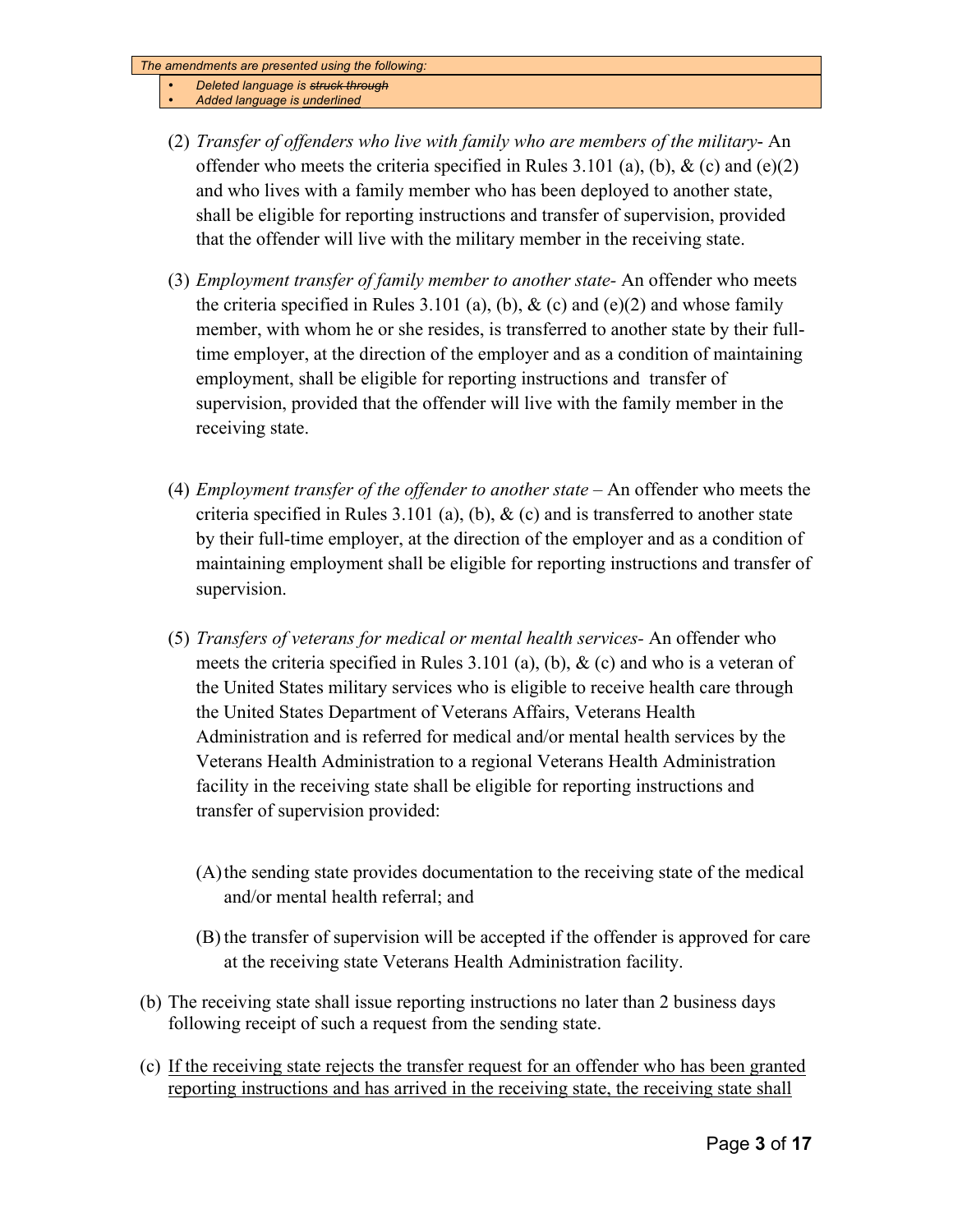- *Deleted language is struck through*
- *Added language is underlined*

initiate the offender's return to the sending state under the requirements of Rule 4.111.

(d) If the sending state fails to send a completed transfer request by the 15th business day for an offender who has been granted reporting instructions and has arrived in the receiving state, the receiving state may initiate the offender's return to the sending state under the requirements of Rule 4.111.

#### *Justification*

*Using the existing functionality for offenders returning due to a rejection and/or violation makes sense as part of the Commission's goal to enhance public safety by tracking offender movement.* 

*The use of reporting instructions ensures the offender is returned timely while tracking the movement of the offender in ICOTS. The changes also allow the receiving state to clearly indicate whether the rejection was due to incompleteness allowing the offender to remain or is a rejection in which the offender will be required to return to the sending state.*

*Requiring a warrant for any instance where an offender fails to appear back in the sending state as ordered enhances public safety.*

#### *Rule Application:*

*This proposal references Rule 4.111 as a standard procedure for requesting reporting instructions for offenders returning to a sending state. Each scenario and Rule covers three different circumstances for why an offender supervised in a receiving state would return to a sending state.* 

*#1 offenders returning based on a rejected Transfer Request after approval of reporting instructions #2 returning based on an offender's request to return #3 returning an offender under Rule 5.103 in lieu of retaking* 

#### **Effective: March 1, 2016**

## *Rule 3.101-2 Discretionary transfer of supervision*

(a) A sending state may request transfer of supervision of an offender who does not meet the eligibility requirements in Rule 3.101, where acceptance in the receiving state would support successful completion of supervision, rehabilitation of the offender, promote public safety, and protect the rights of victims.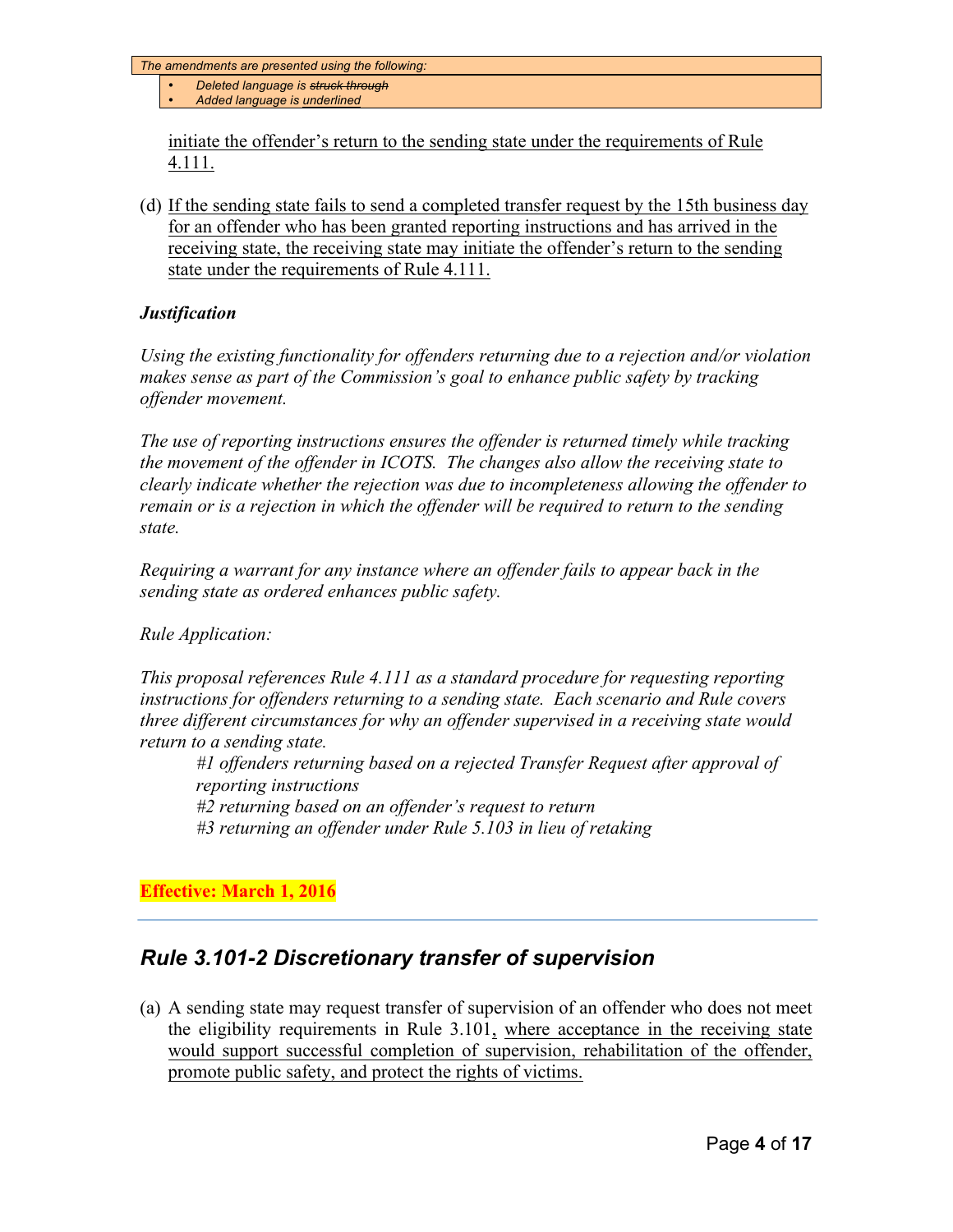- *Deleted language is struck through*
- *Added language is underlined*
- (b) The sending state must shall provide sufficient documentation to justify the requested transfer.
- (c) The receiving state shall have the discretion to accept or reject the transfer of supervision in a manner consistent with the purpose of the compact specifying the discretionary reasons for rejection.

#### *Justification*

*Increases the likelihood for acceptances of discretionary case by providing more information that supports the purpose of the compact.* 

**Effective: March 1, 2016**

## *Rule 3.101-3 Transfer of supervision of sex offenders*

- (a) *Eligibility for Transfer-*At the discretion of the sending state a sex offender shall be eligible for transfer to a receiving state under the Compact rules. A sex offender shall not be allowed to leave the sending state until the sending state's request for transfer of supervision has been approved, or reporting instructions have been issued, by the receiving state. In addition to the other provisions of Chapter 3 of these rules, the following criteria will apply.
- (b) *Application for Transfer-*In addition to the information required in an application for transfer pursuant to Rule 3.107, in an application for transfer of supervision of a sex offender the sending state shall provide the following information, if available, to assist the receiving state in supervising the offender:
	- (1) assessment information, including sex offender specific assessments;
	- (2) social history;
	- (3) information relevant to the sex offender's criminal sexual behavior;
	- (4) law enforcement report that provides specific details of sex offense;
	- (5) victim information

(A)the name, sex, age and relationship to the offender;

- (B) the statement of the victim or victim's representative;
- (6) the sending state's current or recommended supervision and treatment plan.
- (c) *Reporting instructions for sex offenders living in the receiving state at the time of sentencing-* Rules 3.101-1, 3.103 and 3.106 applyies to the transfer of sex offenders, as defined by the compact, except for the following:
	- (1) The receiving state shall have 5 business days to review the proposed residence to ensure compliance with local policies or laws prior to issuing reporting instruction. If the proposed residence is invalid due to existing state law or policy, the receiving state may deny reporting instructions.
	- (2) No travel permit shall be granted by the sending state until reporting instructions are issued by the receiving state; except for 3.102 (c).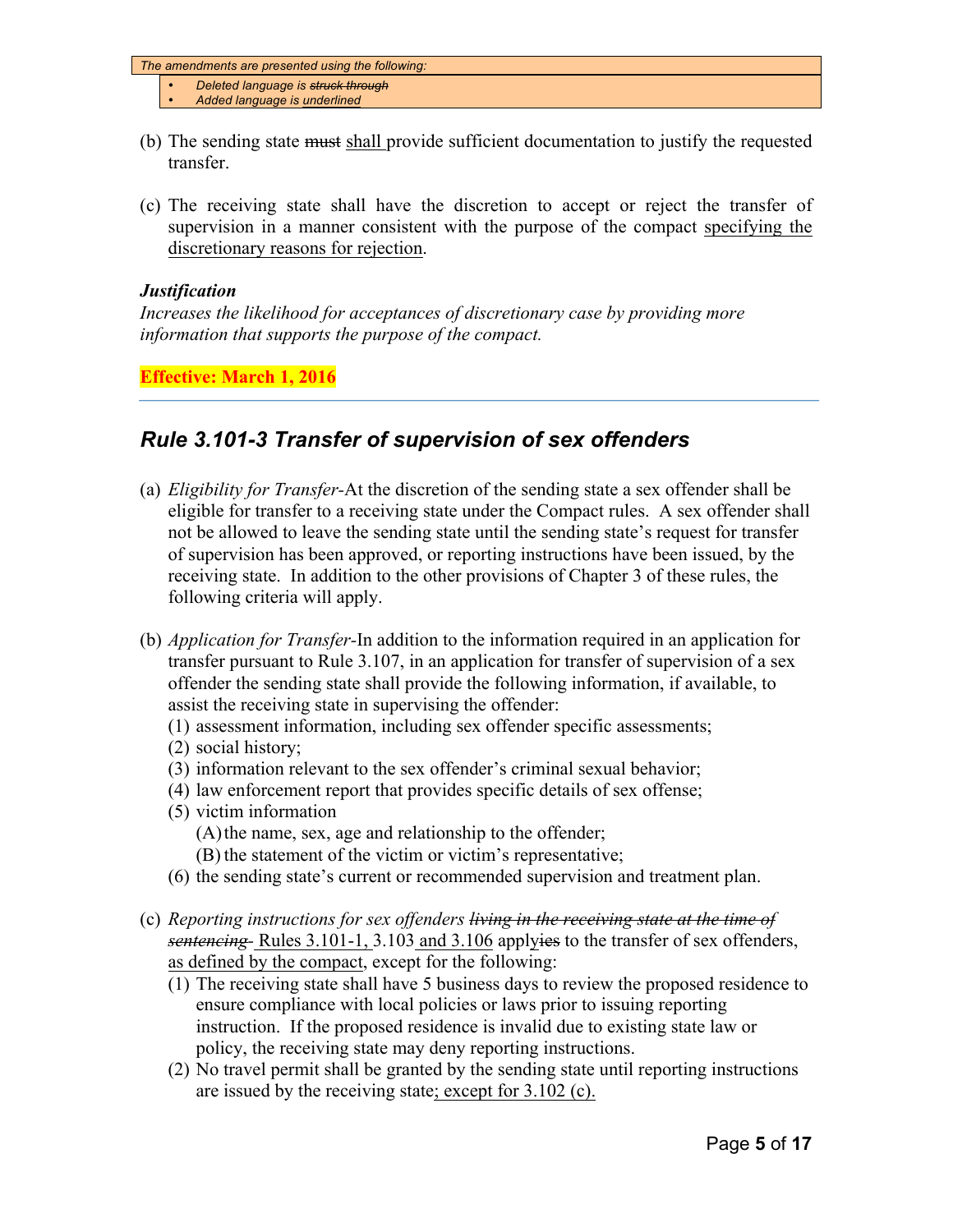- *Deleted language is struck through*
- *Added language is underlined*

#### *Justification*

*The current language only applies to sex offenders living in the receiving state at the time of sentencing; therefore, that language was removed from the proposed amendment to make this section of the rule apply to all sex offenders. The language of 'as defined by the compact' was also added to emphasize that, in order to know if this rule applies in lieu of 3.103, the registration requirements of both state must be known.*

*When a receiving state receives an RFRI for a reason other than 'living in the receiving state at the time of sentencing' and only has 2 business days to respond, the tendency is to deny without taking the reasons for the request into consideration. If the receiving state has 5 business days to determine the suitability of the home plan for any sex offender request for reporting instructions, it is more likely the request will be given fair consideration. Additionally, the language ' except for 3.102 (c)' was added under (c)(2) to clarify that sex offenders may be permitted to be in the receiving state, like any other offender, for the reasons outlined under rule 3.102(c). It is a common misconception that 3.101-3(c)(2) trumps all other rules with regard to sex offender travel when, in fact, offenders can be in the receiving state per 3.102(c) if they meet the condition of that rule.*

**Effective: March 1, 2016**

## *Rule 3.102 Submission of transfer request to a receiving state*

- (a) Except as provided in sections (c) & (d), and subject to the exceptions in Rule 3.103 and 3.106, a sending state seeking to transfer supervision of an offender to another state shall submit a completed transfer request with all required information to the receiving state prior to allowing the offender to leave the sending state.
- (b) Except as provided in sections (c)  $\&$  (d), and subject to the exceptions in Rule 3.103 and 3.106, the sending state shall not allow the offender to travel to the receiving state until the receiving state has replied to the transfer request.
- (c) An offender who is employed or attending treatment or medical appointments, in the receiving state at the time the transfer request is submitted and has been permitted to travel to the receiving state for the employment, treatment or medical appointments purposes may be permitted to continue to travel to the receiving state for the employment these purposes while the transfer request is being investigated, provided that the following conditions are met:
	- (1) Travel is limited to what is necessary to report to work, and perform the duties of the job or to attend treatment or medical appointments and return to the sending state.
	- (2) The offender shall return to the sending state daily, immediately upon completion of the appointment or employment during non-working hours, and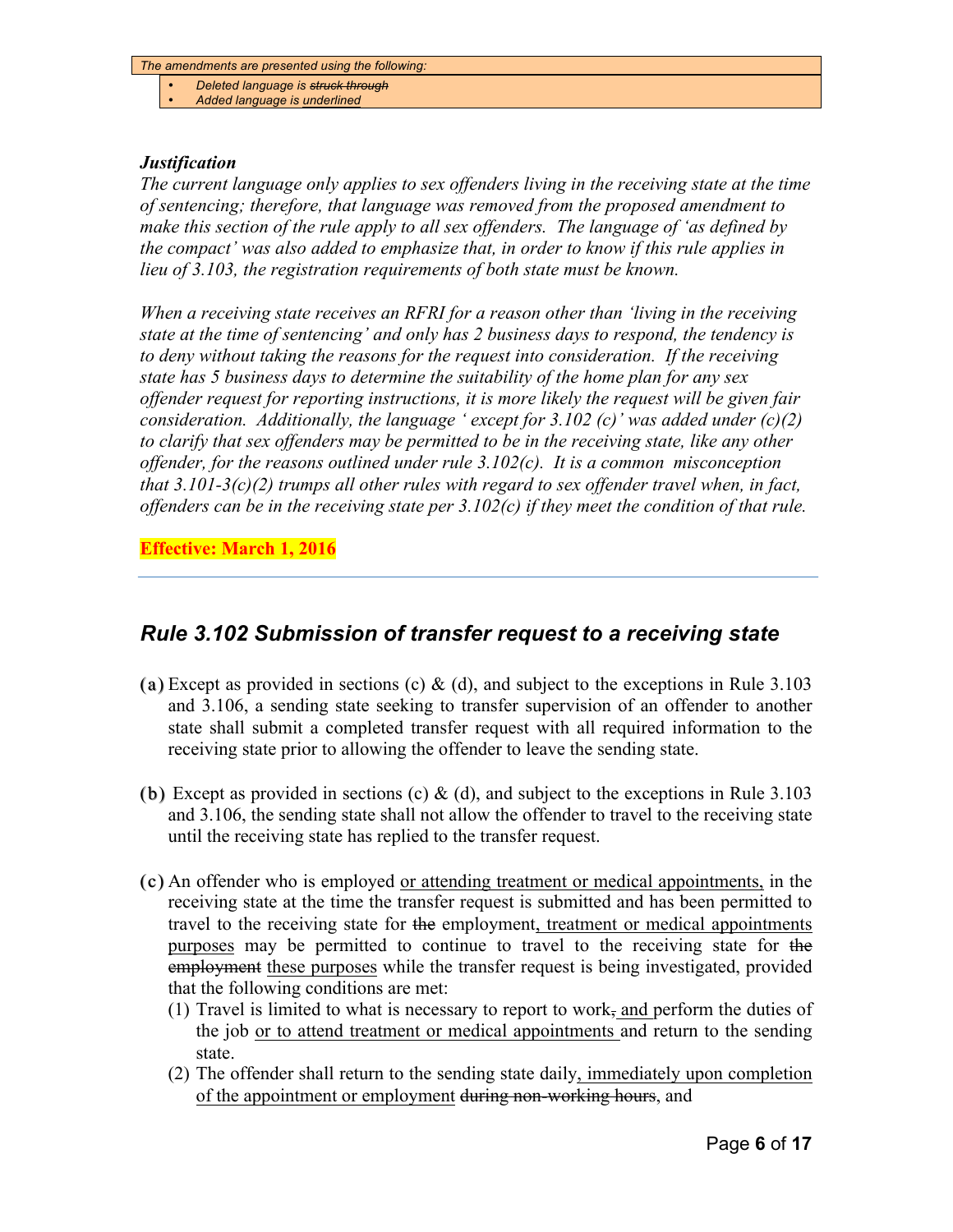• *Deleted language is struck through*

- *Added language is underlined*
- (3) The Transfer Request shall include notice that the offender has permission to travel to and from the receiving state, pursuant to this rule, while the transfer request is investigated.

(d) When a sending state verifies an offender is released from incarceration in a receiving state and the offender requests to relocate there and the offender meets the eligibility requirements of Rule 3.101 (a), (b)  $\&$  (c), the sending state shall request expedited reporting instructions within 2 business days of the notification of the offender's release. The receiving state shall issue the reporting instructions no later than 2 business days. If the proposed residence is invalid due to existing state law or policy, the receiving state may deny reporting instructions.

(1)The receiving state shall assist the sending state in acquiring the offender's signature on the "Application for Interstate Compact Transfer" and any other forms that may be required under Rule 3.107, and shall transmit these forms to the sending state within 7 business days and mail the original to the sending state. (2) The provisions of Rule 3.106 (b), (c)  $\&$  (d) apply.

#### *Justification*

*Offenders who reside close to state borders are often forced to seek treatment or attend medical appointments across state lines due to limited options or because the location in the other state is the closest facility that meets their specific needs. These offenders need to be in the receiving state during the investigation so treatment is not interrupted and they can return to the sending state daily similarly to the offenders working in the receiving state. It is counterproductive to have an offender under these circumstances discontinue needed treatment pending the time it takes to complete an investigation.*

**Effective: March 1, 2016**

## *Rule 3.103 Reporting instructions; offender living in the receiving state at the time of sentencing or after disposition of a violation or revocation proceeding*

(a)

(1) A request for reporting instructions request for an offender who was living in the receiving state at the time of initial sentencing or after disposition of a violation or revocation proceeding shall be submitted by the sending state within 7 business days of the initial sentencing date, disposition of violation, revocation proceeding or release from incarceration to probation supervision. The sending state may grant a 7 day travel permit to an offender who was living in the receiving state at the time of initial sentencing or disposition of violation or revocation proceeding. Prior to granting a travel permit to an offender, the sending state shall verify that the offender is living in the receiving state.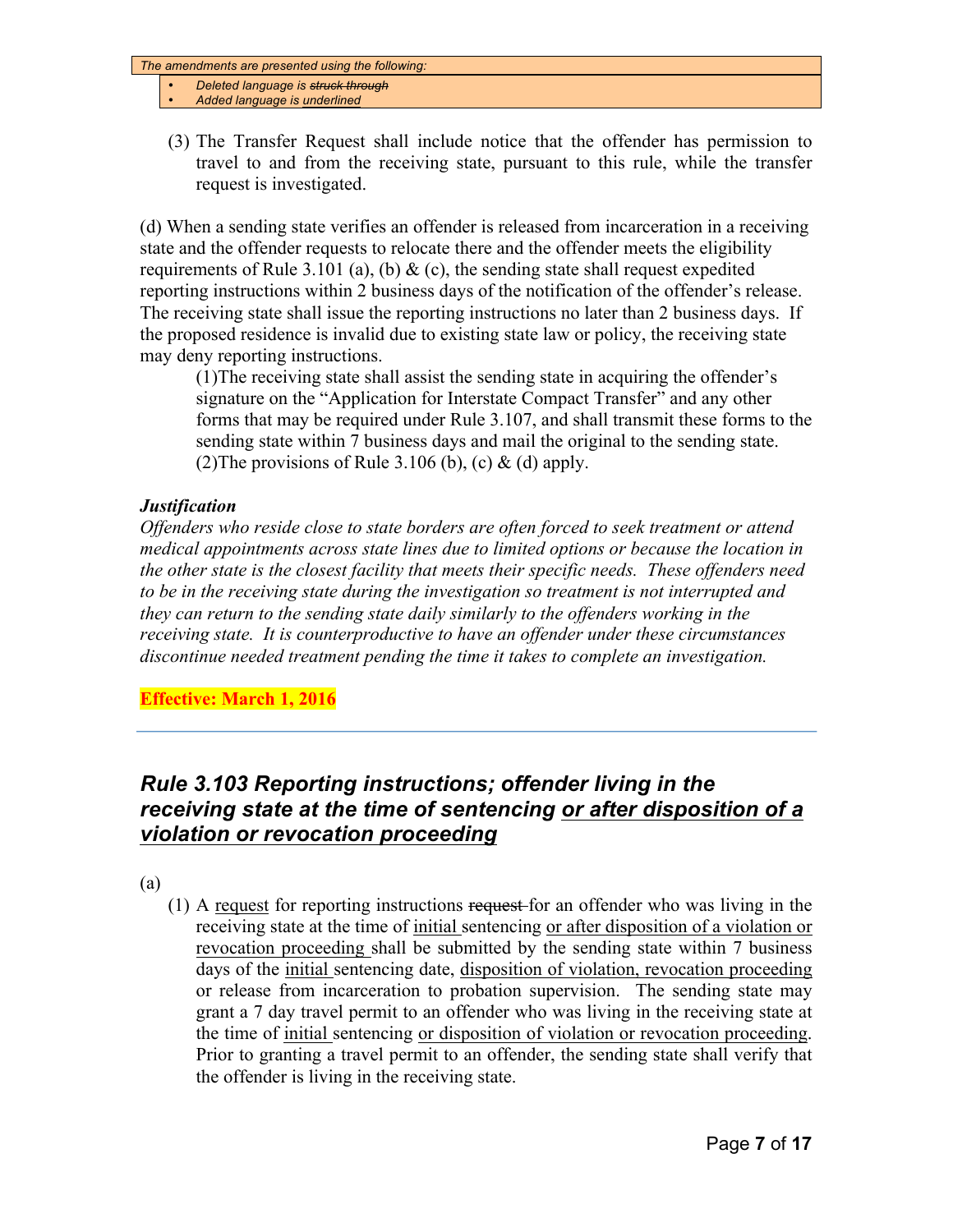- *Deleted language is struck through*
- *Added language is underlined*
- (2) The receiving state shall issue reporting instructions no later than 2 business days following receipt of such a request from the sending state.
- (3) The sending state shall ensure that the offender signs all forms requiring the offender's signature under Rule 3.107 prior to granting a travel permit to the offender. Upon request from the receiving state, the sending state shall transmit all signed forms within 5 business days.
- (4) The sending state shall transmit a departure notice to the receiving state per Rule 4.105.
- (5) This section is applicable to offenders incarcerated for 6 months or less and released to probation supervision.
- (b) The sending state retains supervisory responsibility until the offender's arrival in the receiving state.
- (c) A receiving state shall assume responsibility for supervision of an offender who is granted reporting instructions upon the offender's arrival in the receiving state. The receiving state shall submit an arrival notice to the sending state per Rule 4.105.
- (d) A sending state shall transmit a completed transfer request for an offender granted reporting instructions no later than 15 business days following the granting to the offender of the reporting instructions.
- (e) If the receiving state rejects the transfer request for an offender who has been granted reporting instructions and has arrived in the receiving state, the receiving state shall initiate the offender's return to the sending state under the requirements of Rule 4.111.
- (f) If the sending state fails to send a completed transfer request by the 15th business day for an offender who has been granted reporting instructions and has arrived in the receiving state, the receiving state may initiate the offender's return to the sending state under the requirements of Rule 4.111.
	- (1) If the receiving state rejects the transfer request for an offender granted reporting instructions, or if the sending state fails to send a completed transfer request by the 15 business day following the granting of reporting instructions, the sending state shall, upon receiving notice of rejection or upon failure to timely send a required transfer request, direct the offender to return to the sending state within 15 business days of receiving notice of rejection or failure to send a transfer request. The receiving state retains authority to supervise the offender until the offender's directed departure date from the receiving state or issuance of the sending state's warrant.
	- $(2)$  If the offender does not return to the sending state, as ordered, the sending state shall initiate the retaking of the offender by issuing a warrant that is effective in all states without limitation as to specific geographic area, no later than 10 business days following the offender's failure to appear in the sending state.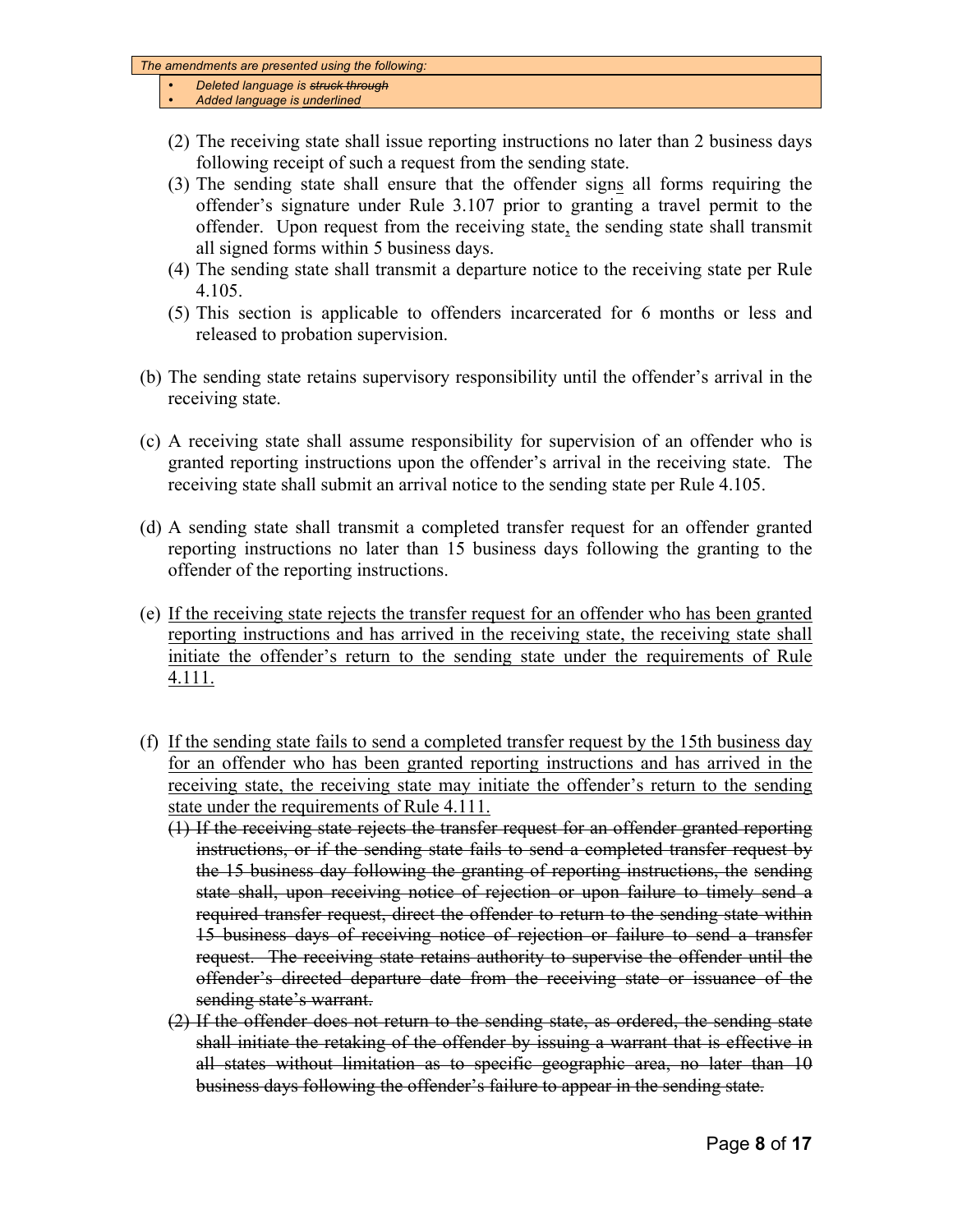- *Deleted language is struck through*
- *Added language is underlined*

#### *Justification*

*Section (a): When offenders given Reporting Instructions under Rule 3.103 (Living in the Receiving State at the Time of Sentencing) are retaken by the sending state to face revocation and are then returned to supervision after serving 6 months or less on the revocation, they currently do not qualify again as Living in the RS at Sentencing because "sentencing" has been interpreted to mean the initial sentencing only and not the revocation sentencing.* 

*This often creates a hardship for an offender who still has no ties to the sending state and may have to wait up to 45 calendar days before being allowed to return to their home and job if discretionary Reporting Instructions are not approved.* 

*The new, mandatory Request for Reporting Instructions would be submitted under a new case number since the old one would have been closed out when the offender was retaken. A transfer request investigation of the plan would still be conducted. New Notices of Departure and Arrival would still be submitted.*

*Section (e) & (f): Using the existing functionality for offenders returning due to a rejection and/or violation makes sense as part of the Commission's goal to enhance public safety by tracking offender movement.* 

*The use of reporting instructions ensures the offender is returned timely while tracking the movement of the offender in ICOTS. The changes also allow the receiving state to clearly indicate whether the rejection was due to incompleteness allowing the offender to remain or is a rejection in which the offender will be required to return to the sending state.*

*Requiring a warrant for any instance where an offender fails to appear back in the sending state as ordered enhances public safety.*

*Rule Application:*

*This proposal references Rule 4.111 as a standard procedure for requesting reporting instructions for offenders returning to a sending state. Each scenario and Rule covers three different circumstances for why an offender supervised in a receiving state would return to a sending state.* 

*#1 offenders returning based on a rejected Transfer Request after approval of reporting instructions*

*#2 returning based on an offender's request to return*

*#3 returning an offender under Rule 5.103 in lieu of retaking*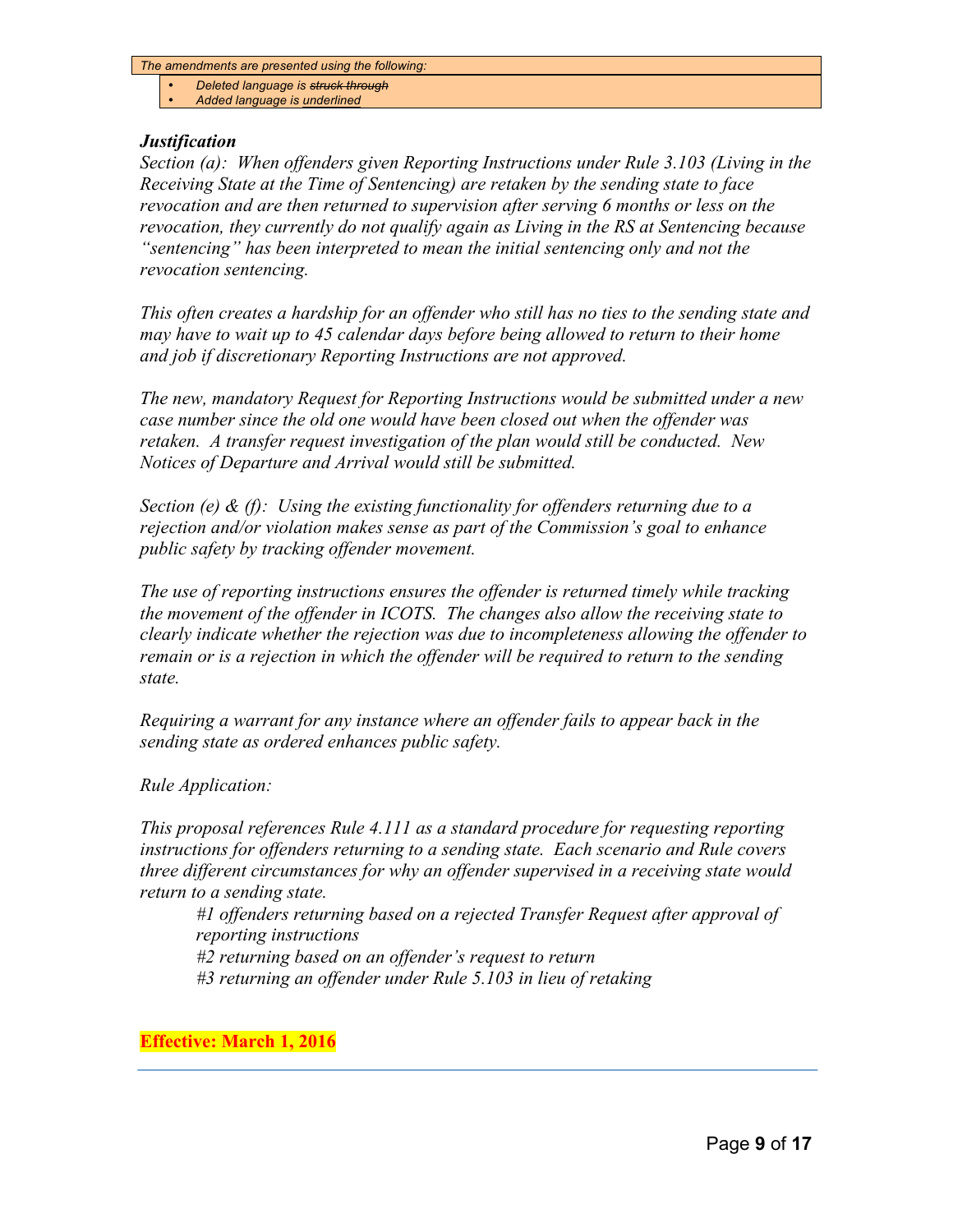- *Deleted language is struck through*
- *Added language is underlined*

## *Rule 3.106 Request for expedited reporting instructions*

(a)

- (1) A sending state may request that a receiving state agree to expedited reporting instructions for an offender if the sending state believes that emergency circumstances exist and the receiving state agrees with that determination. If the receiving state does not agree with that determination, the offender shall not proceed to the receiving state until an acceptance is received under Rule 3.104-1.
- (2)
	- (A)A receiving state shall provide a response for expedited reporting instructions to the sending state no later than 2 business days following receipt of such a request. The sending state shall transmit a departure notice to the receiving state upon the offender's departure.
	- (B) The sending state shall ensure that the offender signs all forms requiring the offender's signature under Rule 3.107 prior to granting reporting instructions to the offender. Upon request from the receiving state the sending state shall transmit all signed forms within 5 business days.
- (b) A receiving state shall assume responsibility for supervision of an offender who is granted reporting instructions during the investigation of the offender's plan of supervision upon the offender's arrival in the receiving state. The receiving state shall submit an arrival notice to the sending state per Rule 4.105.
- (c) A sending state shall transmit a completed transfer request for an offender granted reporting instructions no later than the 7th business day following the granting to the offender of the reporting instructions.
- (d) If the receiving state rejects the transfer request for an offender who has been granted reporting instructions and has arrived in the receiving state, the receiving state shall initiate the offender's return to the sending state under the requirements of Rule 4.111.
- (e) If the sending state fails to send a completed transfer request by the 7th business day for an offender who has been granted reporting instructions and has arrived in the receiving state, the receiving state may initiate the offender's return to the sending state under the requirements of Rule 4.111.
	- (1) If the receiving state rejects the transfer request for an offender granted reporting instructions, or if the sending state fails to send a completed transfer request by the 7th business day following the granting of reporting instructions, the sending state shall, upon receiving notice of rejection or upon failure to timely send a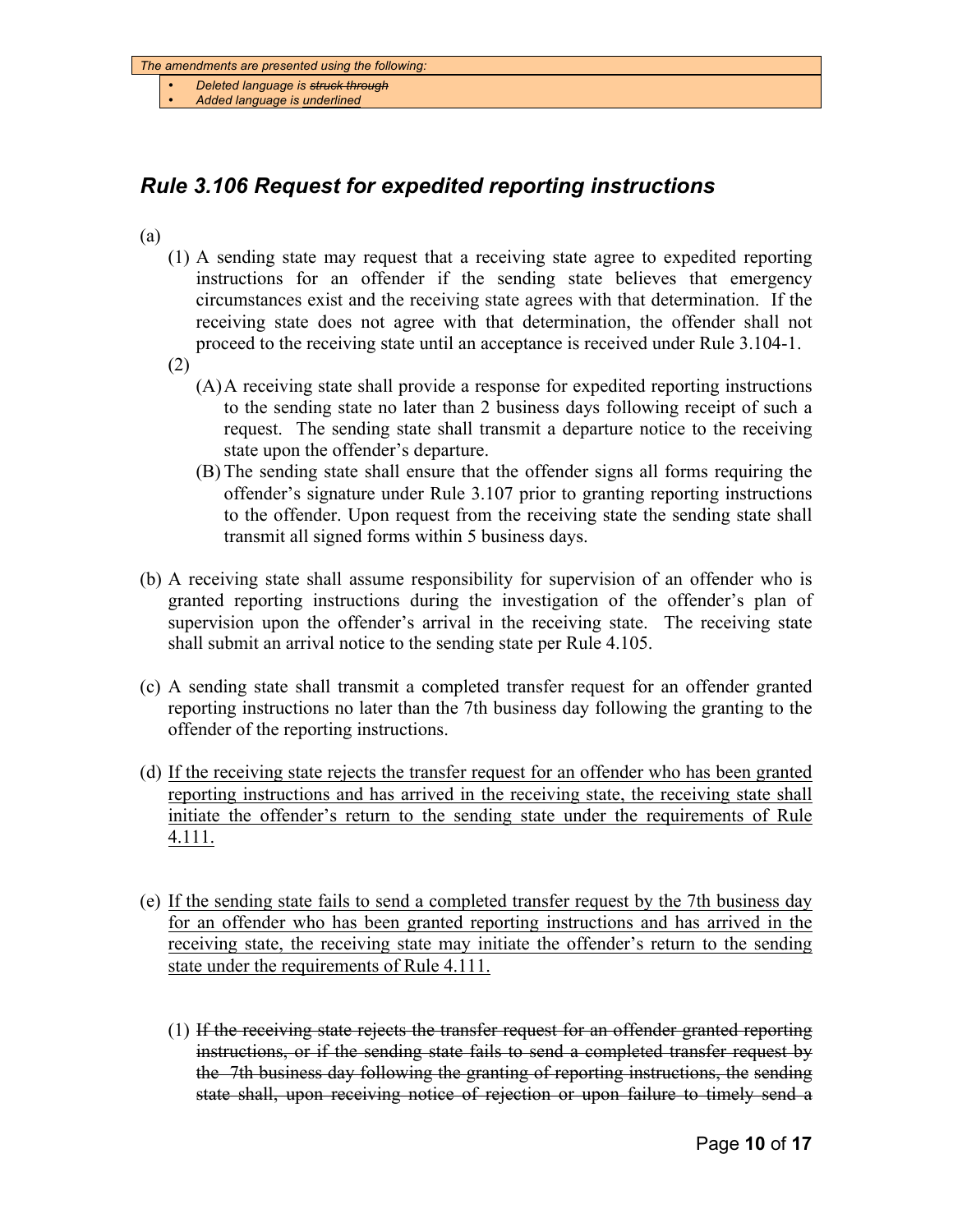• *Deleted language is struck through* • *Added language is underlined*

> required transfer request, direct the offender to return to the sending state within 15 business days of receiving notice of rejection or failure to send a transfer request. The receiving state retains authority to supervise the offender until the offender's directed departure date from the receiving state or issuance of the sending state's warrant.

 $(2)$  If the offender does not return to the sending state, as ordered, the sending state shall initiate the retaking of the offender by issuing a warrant that is effective in all states without limitation as to specific geographic area, no later than 10 business days following the offender's failure to appear in the sending state.

#### *Justification*

*Using the existing functionality for offenders returning due to a rejection and/or violation makes sense as part of the Commission's goal to enhance public safety by tracking offender movement.* 

*The use of reporting instructions ensures the offender is returned timely while tracking the movement of the offender in ICOTS. The changes also allow the receiving state to clearly indicate whether the rejection was due to incompleteness allowing the offender to remain or is a rejection in which the offender will be required to return to the sending state.*

*Requiring a warrant for any instance where an offender fails to appear back in the sending state as ordered enhances public safety.*

#### *Rule Application:*

*This proposal references Rule 4.111 as a standard procedure for requesting reporting instructions for offenders returning to a sending state. Each scenario and Rule covers three different circumstances for why an offender supervised in a receiving state would return to a sending state.* 

*#1 offenders returning based on a rejected Transfer Request after approval of reporting instructions #2 returning based on an offender's request to return*

*#3 returning an offender under Rule 5.103 in lieu of retaking* 

#### **Effective: March 1, 2016**

## *Rule 4.111 Offender requesting Offenders returning to the sending state*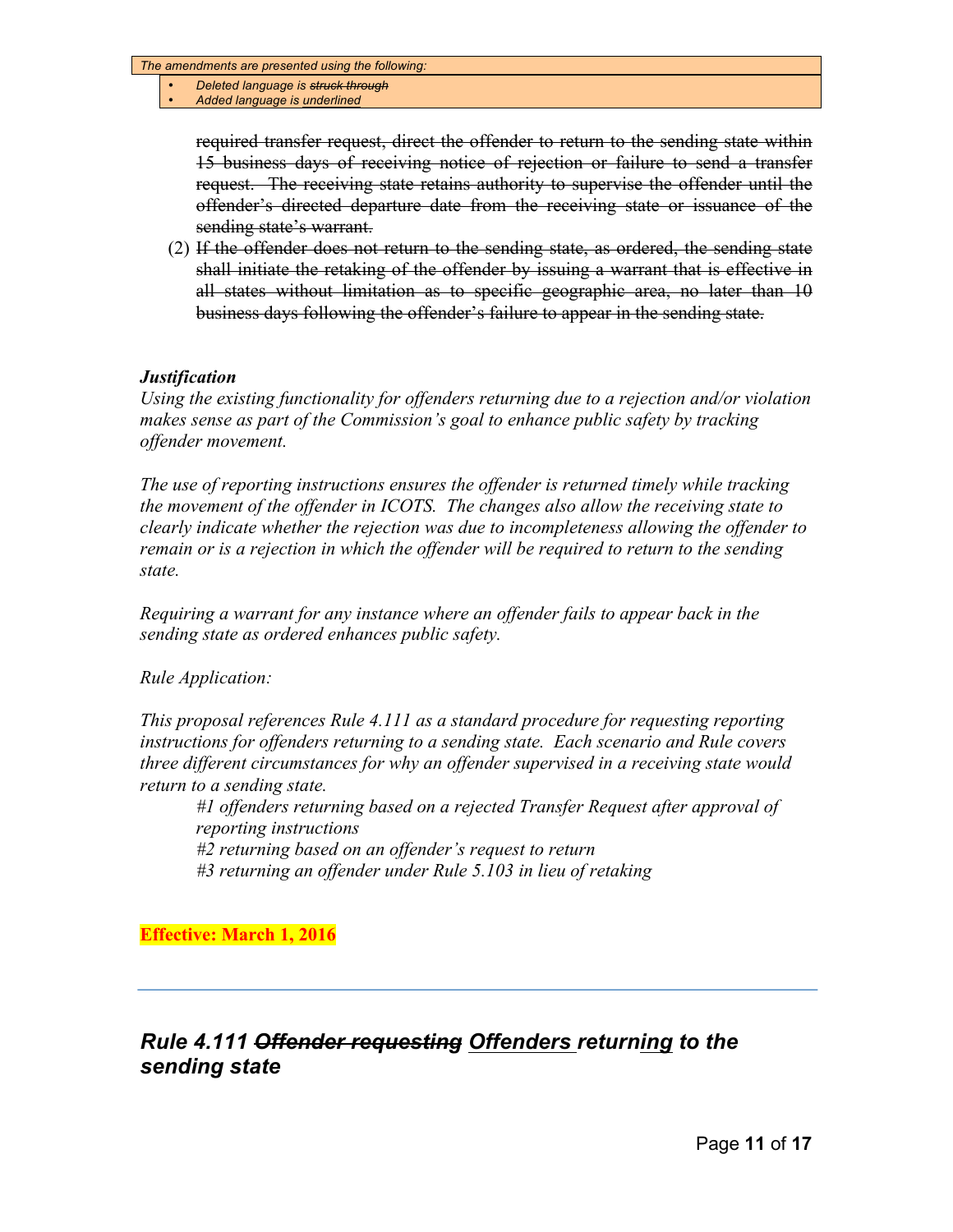- *Deleted language is struck through*
- *Added language is underlined*
- (a) Upon an offender's request to return For an offender returning to the sending state, the receiving state shall request reporting instructions, unless the offender is under active criminal investigation or is charged with a subsequent criminal offense in the receiving state. The offender shall remain in the receiving state until receipt of reporting instructions.
- (b) If the receiving state rejects the transfer request for an offender granted reporting instructions under Rules 3.101-1, 3.101-3, 3.103 or 3.106 the receiving state shall, upon submitting notice of rejection, submit a request for return reporting instructions within 7 business days.
- (c) Except as provided in subsection  $(e)$  (d), the sending state shall grant the request and provide reporting instructions no later than 2 business days following receipt of the request for reporting instructions from the receiving state. The sending state shall direct the offender to return to the sending state within 15 business days of the reporting instructions request.
- (d) In a victim sensitive case, the sending state shall not provide reporting instructions until the victim notification provisions of Rule  $3.108$  (b)(1)(C) have been followed.
- (e) The receiving state retains authority to supervise the offender until the offender's directed departure date or issuance of the sending state's warrant. Upon departing, a the receiving state shall notify the sending state as required in Rule 4.105 (a) and submit a case closure as required by Rule 4.112 (a)(5).

If the offender does not return to the sending state as ordered, the sending state shall issue a warrant no later than 10 business days following the offender's failure to appear in the sending state.

#### *Justification*

*Using the existing functionality for offenders returning due to a rejection and/or violation makes sense as part of the Commission's goal to enhance public safety by tracking offender movement.* 

*The use of reporting instructions ensures the offender is returned timely while tracking the movement of the offender in ICOTS. The changes also allow the receiving state to clearly indicate whether the rejection was due to incompleteness allowing the offender to remain or is a rejection in which the offender will be required to return to the sending state.*

*Requiring a warrant for any instance where an offender fails to appear back in the sending state as ordered enhances public safety.*

*Rule Application:*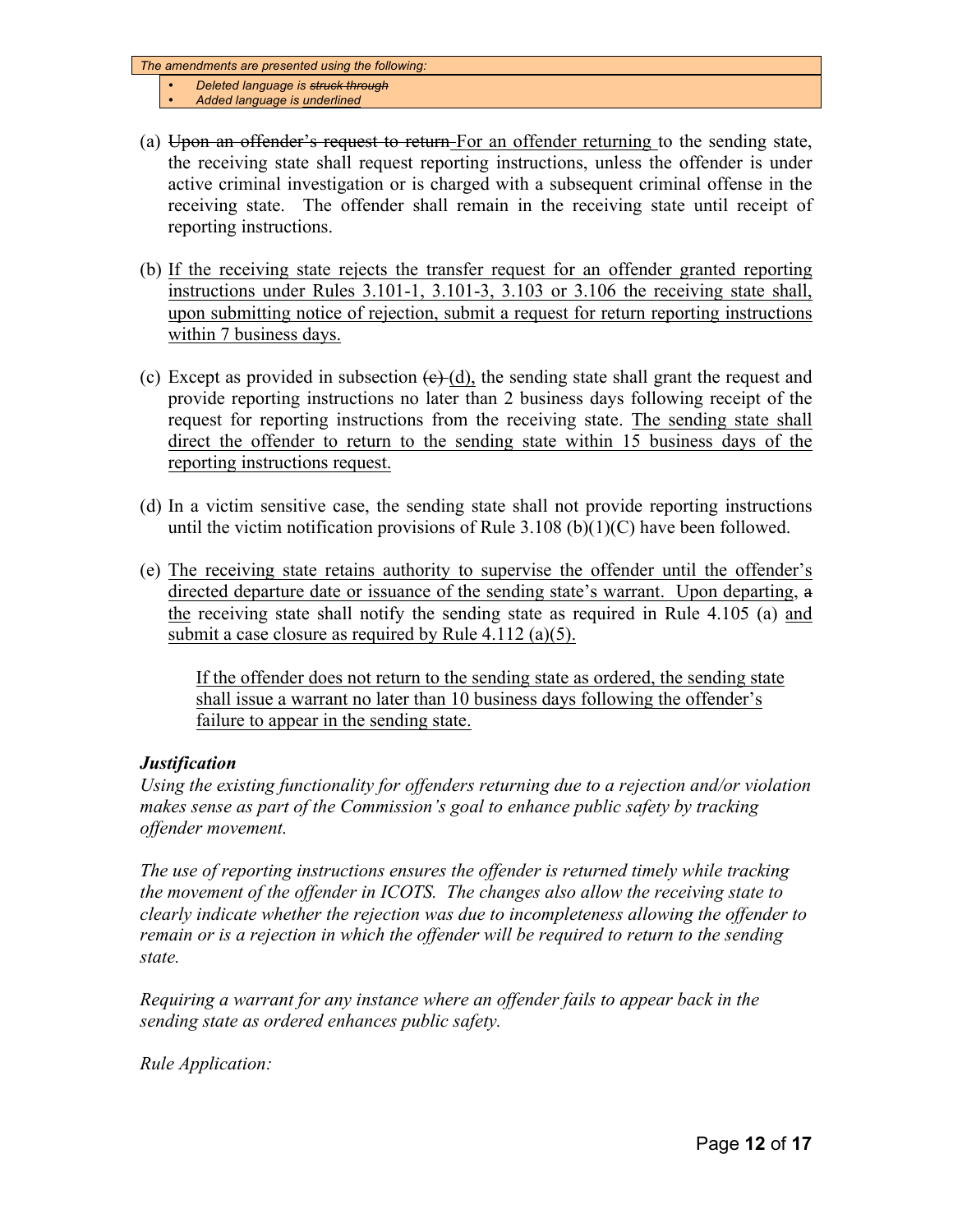- *Deleted language is struck through*
- *Added language is underlined*

*This proposal references Rule 4.111 as a standard procedure for requesting reporting instructions for offenders returning to a sending state. Each scenario and Rule covers three different circumstances for why an offender supervised in a receiving state would return to a sending state.* 

*#1 offenders returning based on a rejected Transfer Request after approval of reporting instructions*

*#2 returning based on an offender's request to return*

*#3 returning an offender under Rule 5.103 in lieu of retaking* 

**Effective: March 1, 2016**

## *Rule 5.101-2 Discretionary process for disposition of violation in the sending state for a new crime conviction*

Notwithstanding any other rule, a sentence imposing a period of incarceration on an offender convicted of a new crime which occurred outside the sending state during the compact period may satisfy or partially satisfy the sentence imposed by the sending state for the violation committed. This requires the approval of the sentencing or releasing authority in the sending state and consent of the offender.

- (a) Unless waived by the offender, the sending state shall conduct, at its own expense, an electronic or in-person violation hearing.
- (b) The sending state shall send the violation hearing results to the receiving state within 10 business days.
- (c) If the offender's sentence to incarceration for the new crime fully satisfies the sentence for the violation imposed by the sending state for the new crime, the sending state is no longer required to retake if Rules 5.102 and 5.103 apply.
- (d) If the offender's sentence to incarceration for the new crime only partially satisfies the sentence for the violation imposed by the sending state for the new crime, the sending state is required to retake if Rules 5.102 and 5.103 apply.
- (e) The receiving state may close the case under Rule 4.112 (a)(3).

#### *Justification*

*This new rule is intended to:*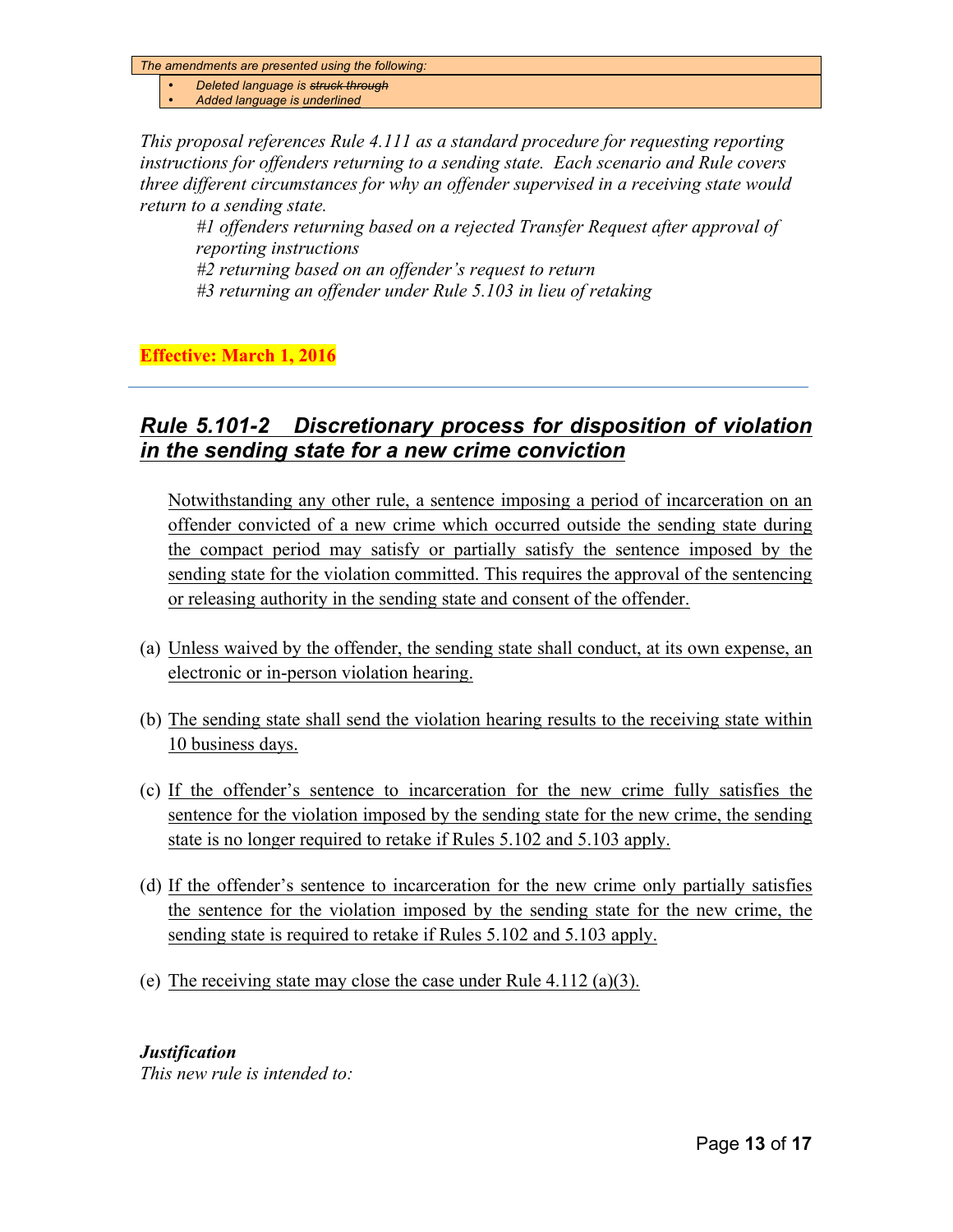- *Deleted language is struck through*
- *Added language is underlined*
- *promote joint and cooperative supervision of offenders who commit new crimes outside the sending state*
- *provide for offender accountability*
- *promote victim safety*
- *allocate supervision responsibility between sending and receiving states in the interest of public safety*
- *reduce costs to states associated with retaking offenders where imposition of sentence can best be carried out by the supervising state*
- *promote "swift and certain" violation sanctions as advocated by justice reinvestment*
- *increase the likelihood that supervision is continued in lieu of early termination of supervision*

#### **Effective: March 1, 2016**

## *Rule 5.103 Mandatory retaking for violation of conditions of supervision*

- (a) Upon a request by the receiving state and a showing that the offender has committed 3 or more significant violations, as defined by the compact, arising from separate incidents that establish a pattern of non-compliance of the conditions of supervision, a sending state shall issue a warrant to retake or order the return of an offender from the receiving state or a subsequent receiving state within 15 business days of the receipt of the request by the receiving state.
- (b) If the offender is ordered to return in lieu of retaking, the receiving state shall request reporting instructions per Rule 4.111 within 7 business days following the receipt of the violation response.
- (c) The receiving state retains authority to supervise until the offender's directed departure date. If the offender does not return to the sending state as ordered, then the sending state shall issue a warrant, no later than 10 business days following the offender's failure to appear in the sending state.

#### *Justification*

*Using the existing functionality for offenders returning due to a rejection and/or violation makes sense as part of the Commission's goal to enhance public safety by tracking offender movement.* 

*The use of reporting instructions ensures the offender is returned timely while tracking the movement of the offender in ICOTS. The changes also allow the receiving state to clearly indicate whether the rejection was due to incompleteness allowing the offender to*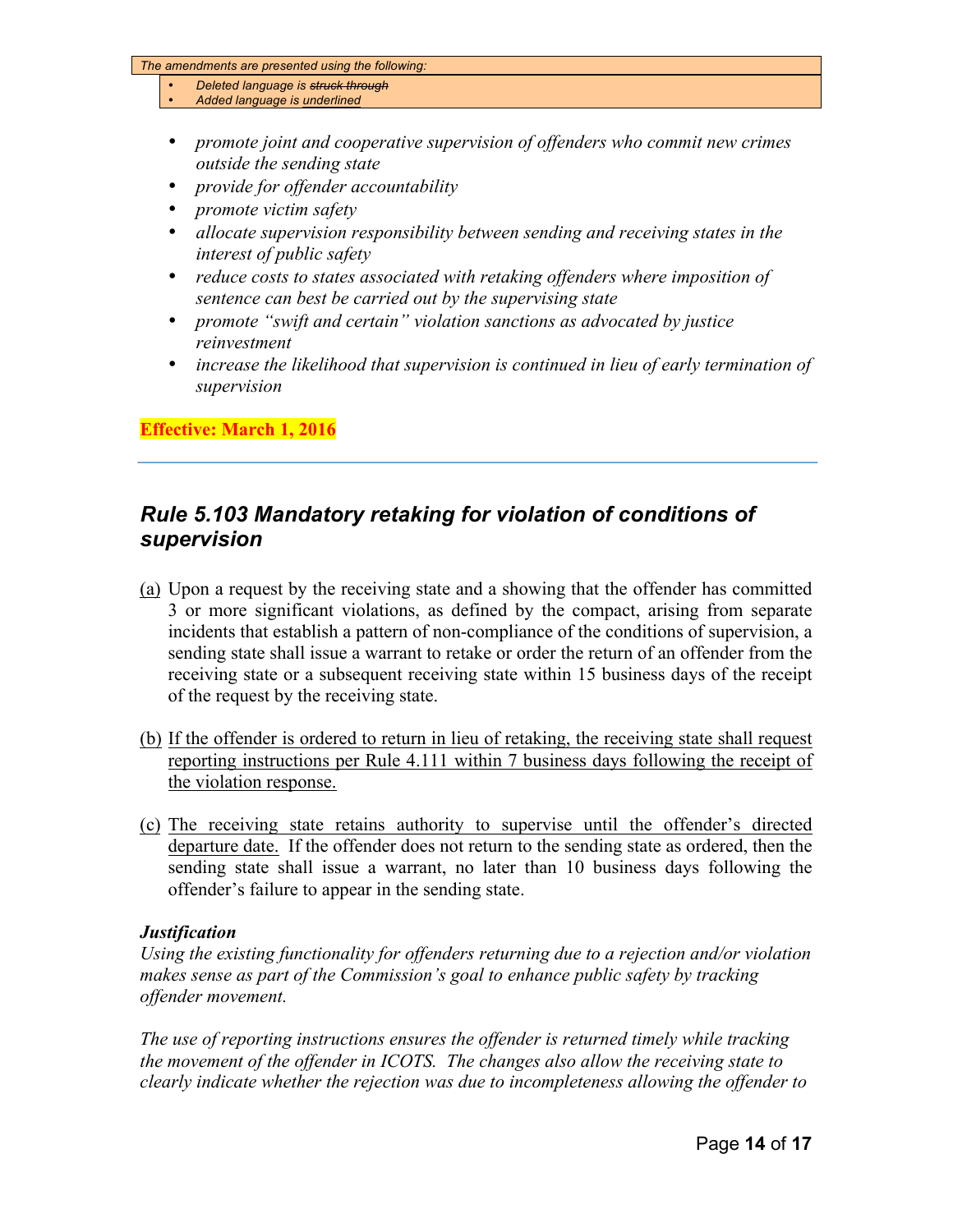• *Deleted language is struck through*

• *Added language is underlined*

*remain or is a rejection in which the offender will be required to return to the sending state.*

*Requiring a warrant for any instance where an offender fails to appear back in the sending state as ordered enhances public safety.*

*Rule Application:*

*This proposal references Rule 4.111 as a standard procedure for requesting reporting instructions for offenders returning to a sending state. Each scenario and Rule covers three different circumstances for why an offender supervised in a receiving state would return to a sending state.* 

*#1 offenders returning based on a rejected Transfer Request after approval of reporting instructions*

*#2 returning based on an offender's request to return #3 returning an offender under Rule 5.103 in lieu of retaking*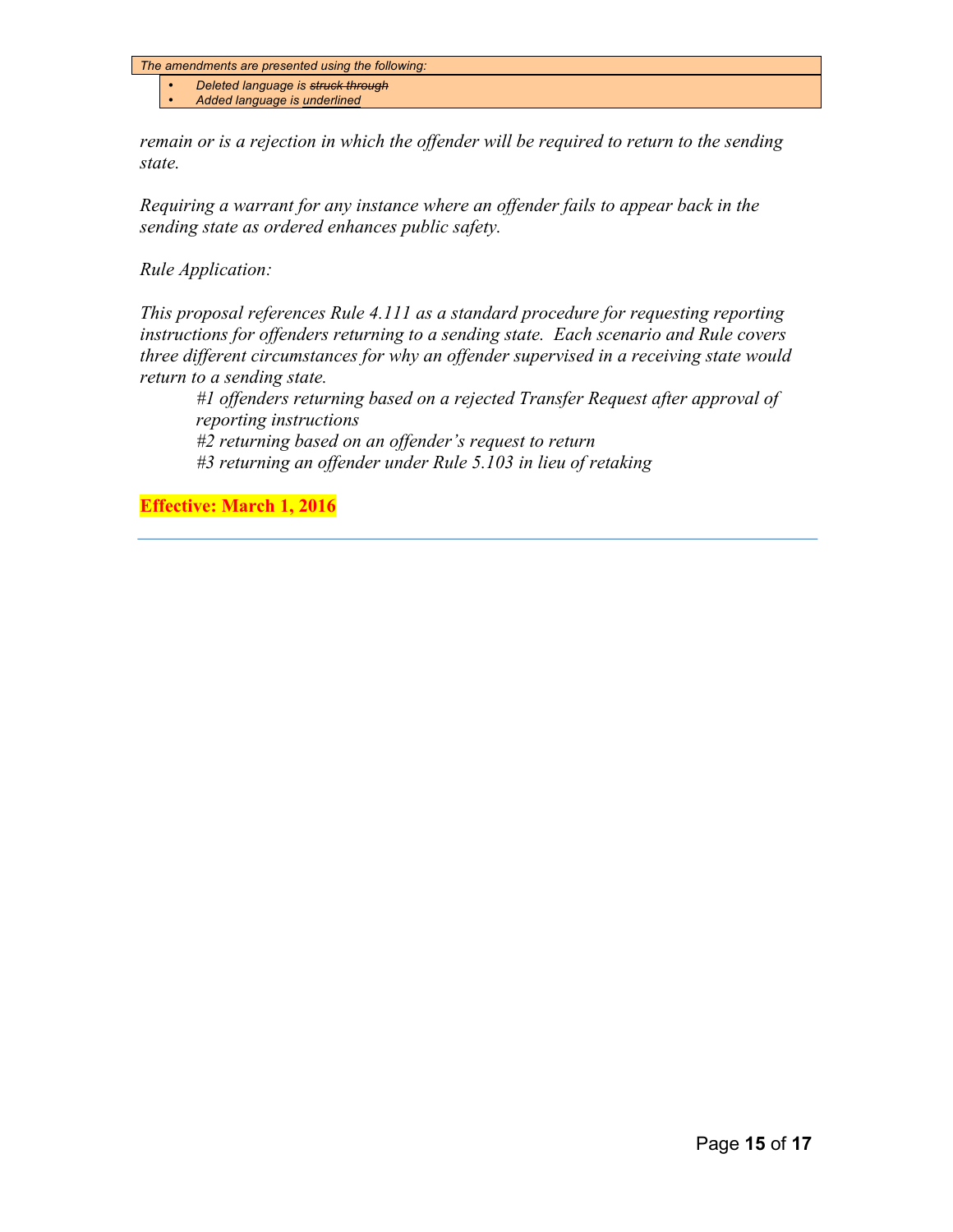- *Deleted language is struck through*
- *Added language is underlined*

## *Bylaw Amendments*

#### *Article 2 Section 2. Ex-Officio Members*

The Commission membership shall also include but are not limited to individuals who are not commissioners and who shall not have a vote, but who are members of interested organizations. Such non-commissioner members must include a member representative of the National Governors Association, the National Conference of State Legislatures, the Conference of Chief Justices, the National Association of Attorneys General and the National Organization for Victim Assistance. of the national organizations of governors, legislators, state chief justices, attorneys general and crime victims. In addition representatives of the National Institute of Corrections, the American Probation and Parole Association, and Association of Paroling Authorities International, the Interstate Commission for Juveniles, the Association of Prosecuting Attorneys, the Conference of State Court Administrators, the National Sheriff's Association, the American Jail Association, the National Association of Police Organizations, National Association for Public Defense and the International Association of Chief of Police shall may be exofficio members of the Commission.

#### *Justification*

*This amendment updates and expands the ex-officio organizations/members to reflect current practice and to allow for additional interested stakeholders to be considered exofficio members as needed.*

#### **Effective: March 1, 2016**

#### *Article 7 Section 1. Executive Committee.*

The Commission may establish an executive committee, which shall be empowered to act on behalf of the Commission during the interim between Commission meetings, except for rulemaking or amendment of the Compact. The Committee shall be composed of all officers of the Interstate Commission, the chairpersons or vice-chairperson of each committee, the regional representatives or designees, and the ex-officio victims' representative to the Interstate Commission. The immediate past chairperson of the Commission shall also serve as an ex-officio member of the executive committee and both the ex-officio victims' representative and immediate past chairperson shall serve for a term of two years. The procedures, duties, budget, and tenure of such an executive committee shall be determined by the Commission. The power of such an executive committee to act on behalf of the Commission shall at all times be subject to any limitations imposed by the Commission, the Compact or these By-laws.

#### *Section 2. Standing Committees.*